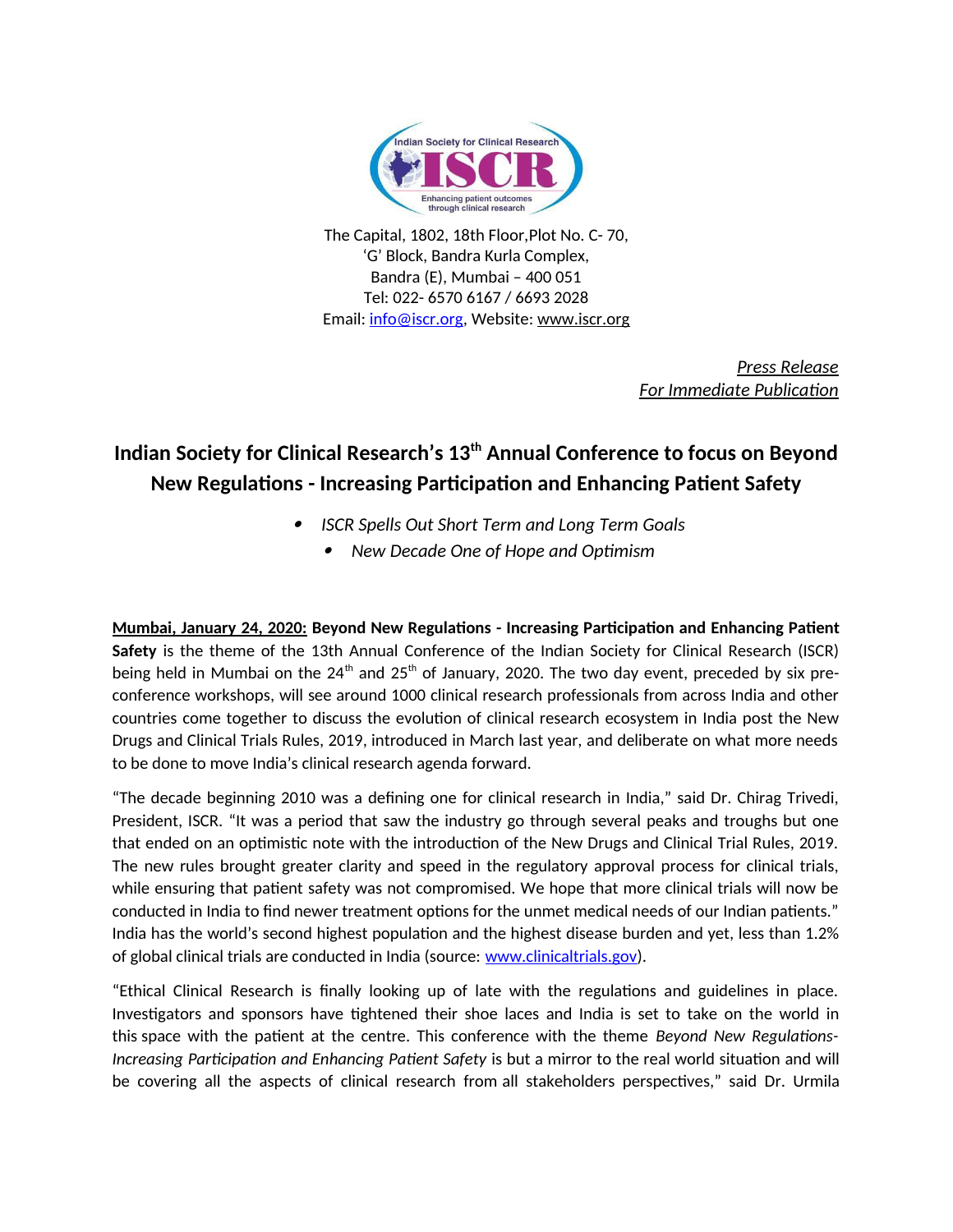Thatte, Professor and Head at the Department of Clinical Pharmacology, Seth G S Medical College, KEM Hospital, Mumbai.

The 2020 conference of ISCR focuses on various clinical trial reforms towards building a strong research enterprise of the future, while also covering discussions on emerging clinical research opportunities in India. Over the two days, attendees have a choice of attending four parallel tracks focused on Clinical Operations, Clinical Data Management, Biostatistics and Medical Writing. From deliberations on privatepublic participation in clinical research to academia-industry collaborative partnerships, to risk-based monitoring and artificial intelligence and machine learning, the Conference will cover a wide gamut of topics at the frontier of discussions around clinical research. Stakeholders across the clinical research spectrum, including industry, investigators and ethics committees, will discuss how India can build a robust ecosystem that will protect the rights, safety and well-being of participating patients, while enhancing the conduct of quality and ethical clinical trials in the country.

"India must proactively participate in conducting clinical research and assume a leadership role globally so that we can offer newer treatment options for our patients in India and across the world," added Dr Trivedi. "Towards achieving this and furthering ISCR's vision, ISCR has identified the following goals:

### **Short term goals (1-2 yrs**)

- Continue confidence building measures and advocacy efforts for all stakeholders
- Increase patient awareness about clinical research
- Work with government, policy makers, regulators, physician and industry associations to further the cause of clinical research in India
- Increase outreach to various stakeholders
- Publish white papers/publications
- Continue clinical research awareness/training programs

#### **Mid-term goals (3-5 yrs)**

- Expand from clinical trials to clinical research
- $\bullet$  Increase working with academic institutes
- Increase capacity building across stakeholders for e.g., doctors, para-medical staff, hospitals, ethics committees, industry, etc.
- Indian physicians/scientists to be a part of global committees

#### **Long term goals (>5 yrs)**

- Increase digital adoption for the clinical research fraternity as well as by patients participating in clinical trials
- Help India lead in global drug development

To achieve these goals, ISCR believes it is imperative that all concerned stakeholders viz., the industry, government, policy makers, regulators, hospitals, doctors, ethics committees, etc. work together to develop the clinical research ecosystem and facilitate drug development in India. The Government can play an important role in facilitating this through formulating and revising policies that will facilitate the conduct of ethical and good quality clinical trials in India, creating a collaborative platform for all stakeholders, building a conducive ecosystem and the infrastructure, undertaking initiatives to support large scale capacity building and supporting innovation in the country for drug development.